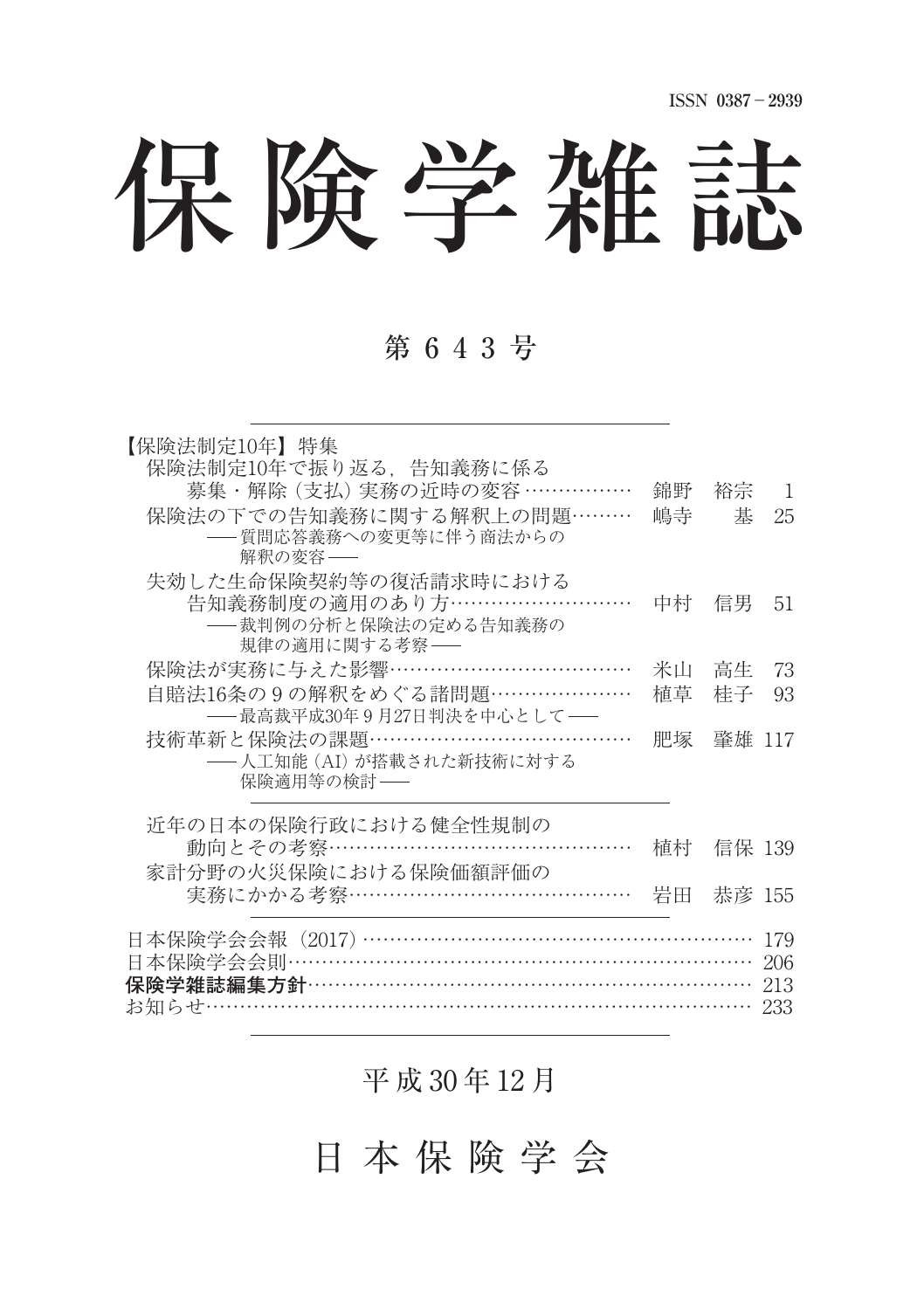|                                                                        | 保                       |         | 険 学 雑 誌                                  |                                        |             |  |
|------------------------------------------------------------------------|-------------------------|---------|------------------------------------------|----------------------------------------|-------------|--|
|                                                                        |                         | 第 643 号 |                                          |                                        |             |  |
| 平成30年12月31日<br>- 発行                                                    |                         |         |                                          |                                        |             |  |
|                                                                        |                         |         |                                          | 《非壳品》                                  |             |  |
|                                                                        |                         | 編集委員    | 中<br>īН                                  | 浜<br>石田成<br>河本淳孝<br>澤本百合<br>安井敏晃<br>下典 | 降<br>則<br>孝 |  |
|                                                                        |                         |         |                                          |                                        |             |  |
| 編 集 兼<br>発 行 者                                                         | Ħ                       |         | 本保険学会                                    |                                        |             |  |
| 東京都千代田区丸の内3-4-1 新国際ビル3階<br>$\overline{3}100-0005$<br>公益財団法人生命保険文化センター内 |                         |         |                                          |                                        |             |  |
| 発 行 所                                                                  | Ħ                       |         | 本保険学会                                    |                                        |             |  |
| 壺100-0005                                                              | 東京都千代田区丸の内3-4-1 新国際ビル3階 | 雷       | 公益財団法人生命保険文化センター内<br>振替口座 00160-8-607601 | 話 (03)5218-5225                        |             |  |

印刷所 株式会社 松 涛 企 画 〠102-0074 千代田区九段南 3 - 2 - 2